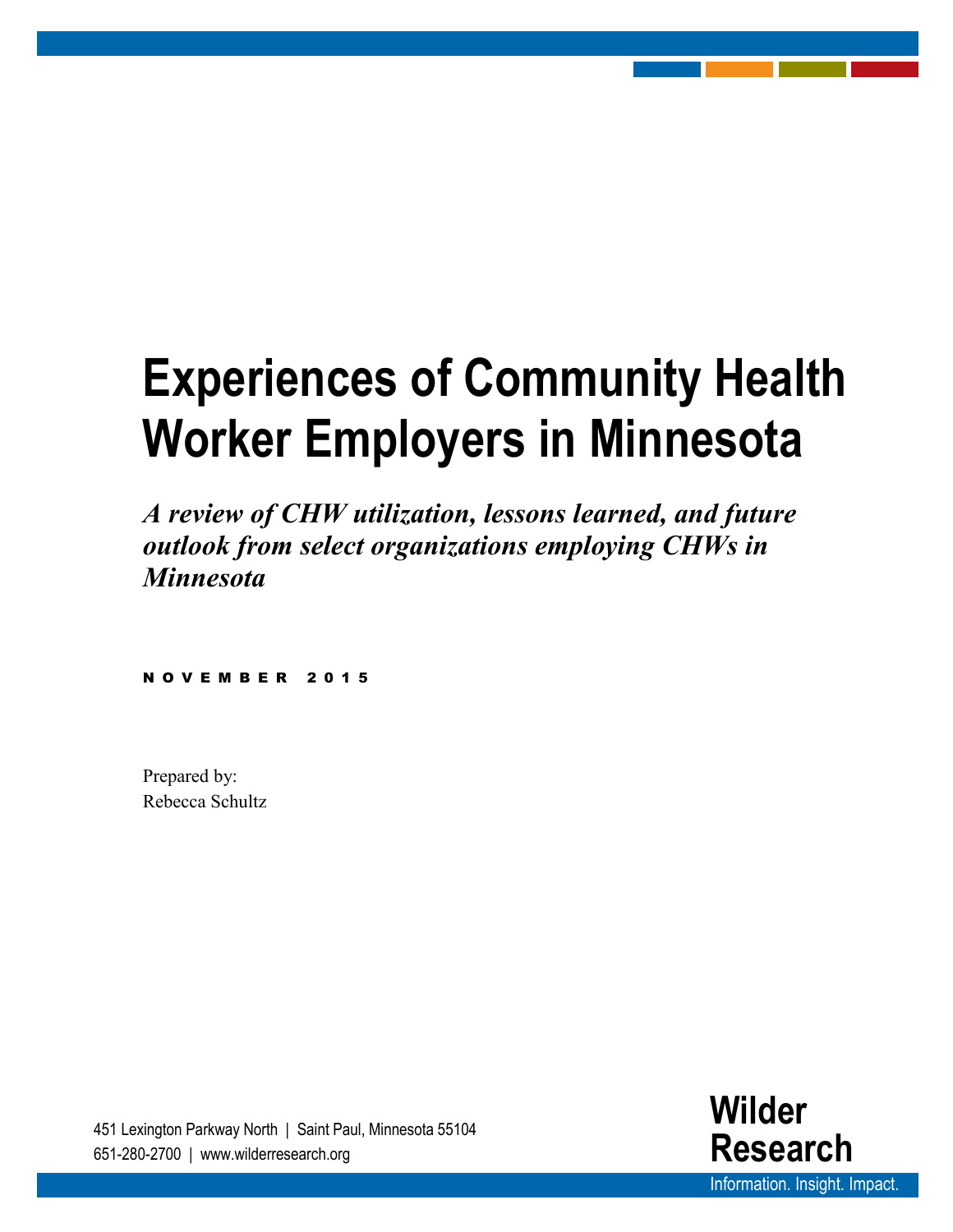## Contents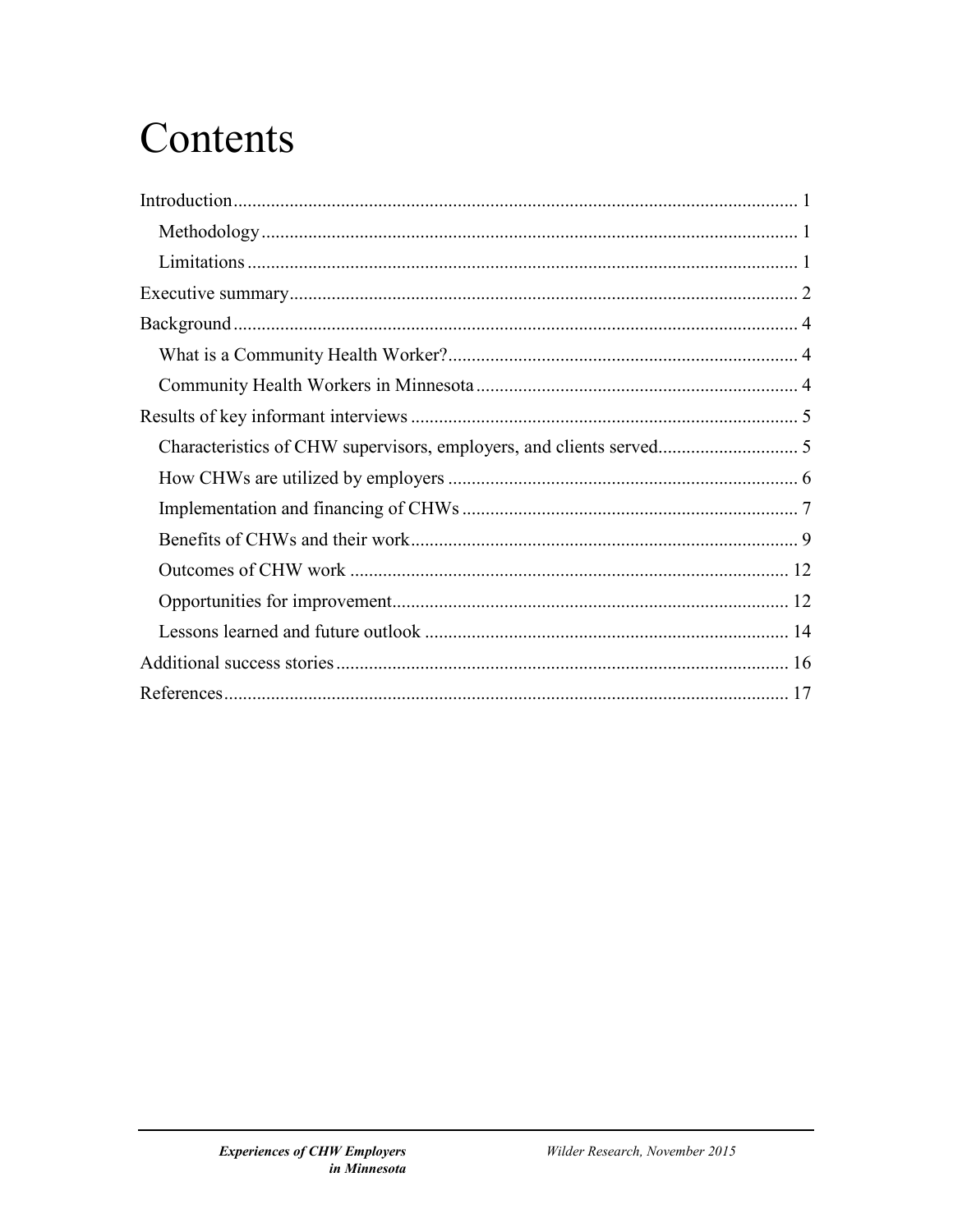### Acknowledgments

We would like to acknowledge the contributions of staff at organizations that employ Community Health Workers for their participation in the key informant interviews. Development of the interview guide was facilitated by the Health Promotion and Chronic Disease Division and Office of Statewide Health Improvement Initiatives at the Minnesota Department of Health. We would also like to thank Joan Cleary, Executive Director at the Minnesota Community Health Worker Alliance for her assistance with identifying key informants and reviewing the interview guide.

Financial support was provided through a Cooperative Agreement (5 NU58DP005452- 02-00) with the Centers for Disease Control and Prevention (CDC). The content does not represent the official view of any organization.

The Minnesota Community Health Worker Alliance works with their partners to reduce health disparities, achieve the Triple Aim (better health and better care at lower cost), and foster healthier communities. In order to reach these goals, The Alliance serves as a convener, catalyst, expert and resource to advance and integrate community health worker strategies.

Wilder Research is part of the Amherst H. Wilder Foundation, and shares the foundation's mission to enrich the lives of the vulnerable and disadvantaged. Wilder Research works primarily with nonprofit agencies and service providers, government agencies, foundations, and policymakers. Wilder Research provides evaluation and research services to these organizations with the aim of better understanding major social issues and how they can most effectively be addressed.

Wilder Research contributors to this report include: Jenny Bohlke, Communications Specialist Michelle Decker Gerrard, Senior Research Manager Rachel Fields, Library Assistant Madeleine Hansen, Research Associate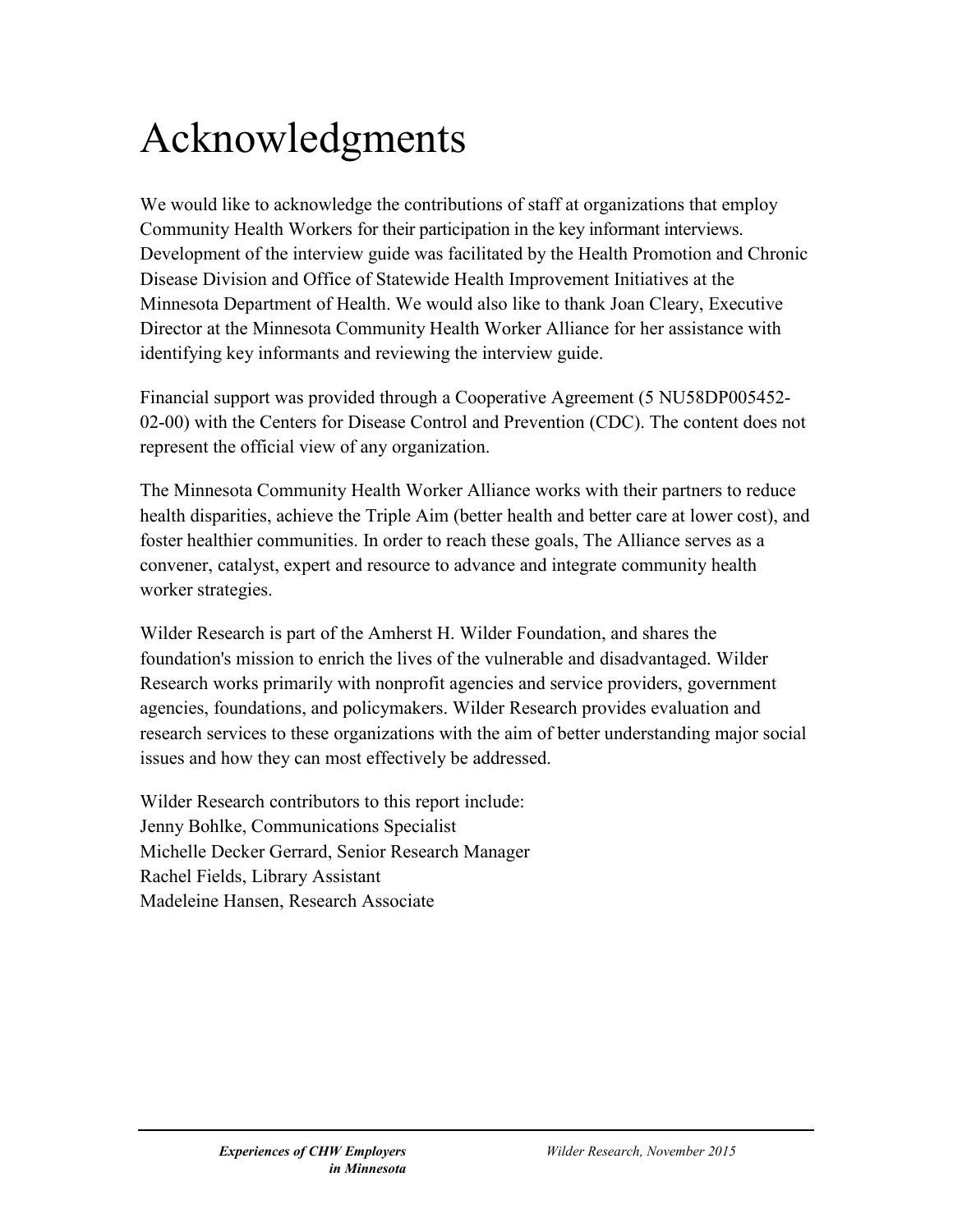## <span id="page-3-0"></span>Introduction

Community Health Workers (CHWs) are important health professionals who provide a broad range of health-related services reaching underserved populations in their respective communities. The work of CHWs can reduce health disparities and ensure culturally appropriate care. In order to support continued efforts to promote the value of CHWs in the community, the Minnesota Department of Health contracted with the Minnesota Community Health Worker Alliance and Wilder Research to identify experiences of organizations that employ CHW certificate holders. These organizations shared a wide range of experiences related to their utilization of CHWs including: history of implementing CHWs, CHW roles within the organization, populations served, funding of CHW work, challenges and benefits of CHWs, and outcomes of CHWs.

#### <span id="page-3-1"></span>**Methodology**

Wilder Research staff conducted 11 key informant interviews with organizations that employ certified CHWs, using 10 open-ended questions. The Minnesota Community Health Worker Alliance and the Minnesota Department of Health provided a list of potential respondents. Organizations interviewed in Greater Minnesota included: Essentia Health, CentraCare, and Mayo Clinic. Organizations interviewed in the Twin Cities metro area included: Hennepin County Medical Center (HCMC), HealthEast Care System, Minnesota Visiting Nurses Association (MVNA), South Side Community Health Services, St. Paul-Ramsey Health Department, Health Empowerment Resource (HER) Center, NorthPoint Health and Wellness, and Neighborhood HealthSource.

#### <span id="page-3-2"></span>**Limitations**

These interviews were conducted with CHW supervisors from select CHW employers from across the state. These key informant responses are not intended to represent the opinions and perspectives of the entire organization or every CHW employer in the state. Instead, these responses are intended to dive deeper into the experiences of CHW supervisors and employers. This information can then be used to plan for continued expansion of the CHW workforce.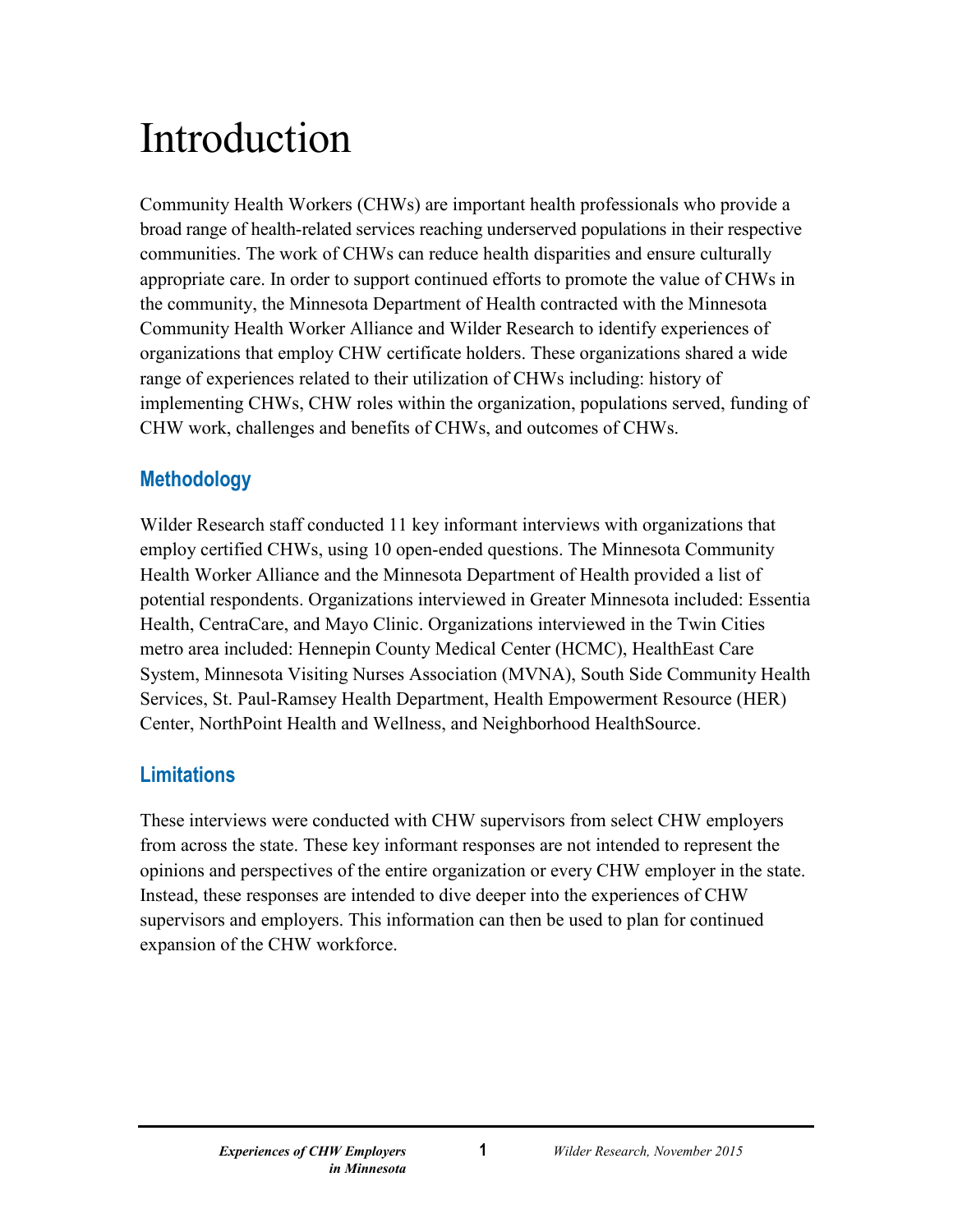### <span id="page-4-0"></span>Executive summary

In Minnesota CHWs work in a variety of settings: in the community and in clinical settings, in the Twin Cities metro area and in Greater Minnesota, and within smaller organizations and large health systems. The type of work CHWs do remains consistent, even though it is carried out in different ways. CHWs are most commonly responsible for building rapport with clients, connecting clients to resources to address social determinants of health, providing follow-up support, providing education, and building relationships with other providers.

Benefits of CHW services are found at the patient, staff, and organizational level. The main benefits identified include:

- Services are more culturally appropriate as CHWs are more often culturally representative of those they serve.
- Comprehensive, patient-centered care leads to better patient experience and outcomes for both medical and non-medical needs.
- Staff can work more efficiently, focusing on the tasks they are trained for.
- Better relationships are establish between the organizations that employ CHWs and the communities they serve.
- **Organizations have greater capacity to be more connected to other health and social** service providers in their communities.

Challenges CHW employers identified related to:

- Limited financing mechanisms and financing sustainability for CHW services.
- **Finding and hiring CHWs with adequate education and experience.**
- Defining the role of CHWs and effectively integrating them into the care team.
- **Demonstrating outcomes of CHW services, especially when there are considerable** non-medical needs or the patient has complex needs.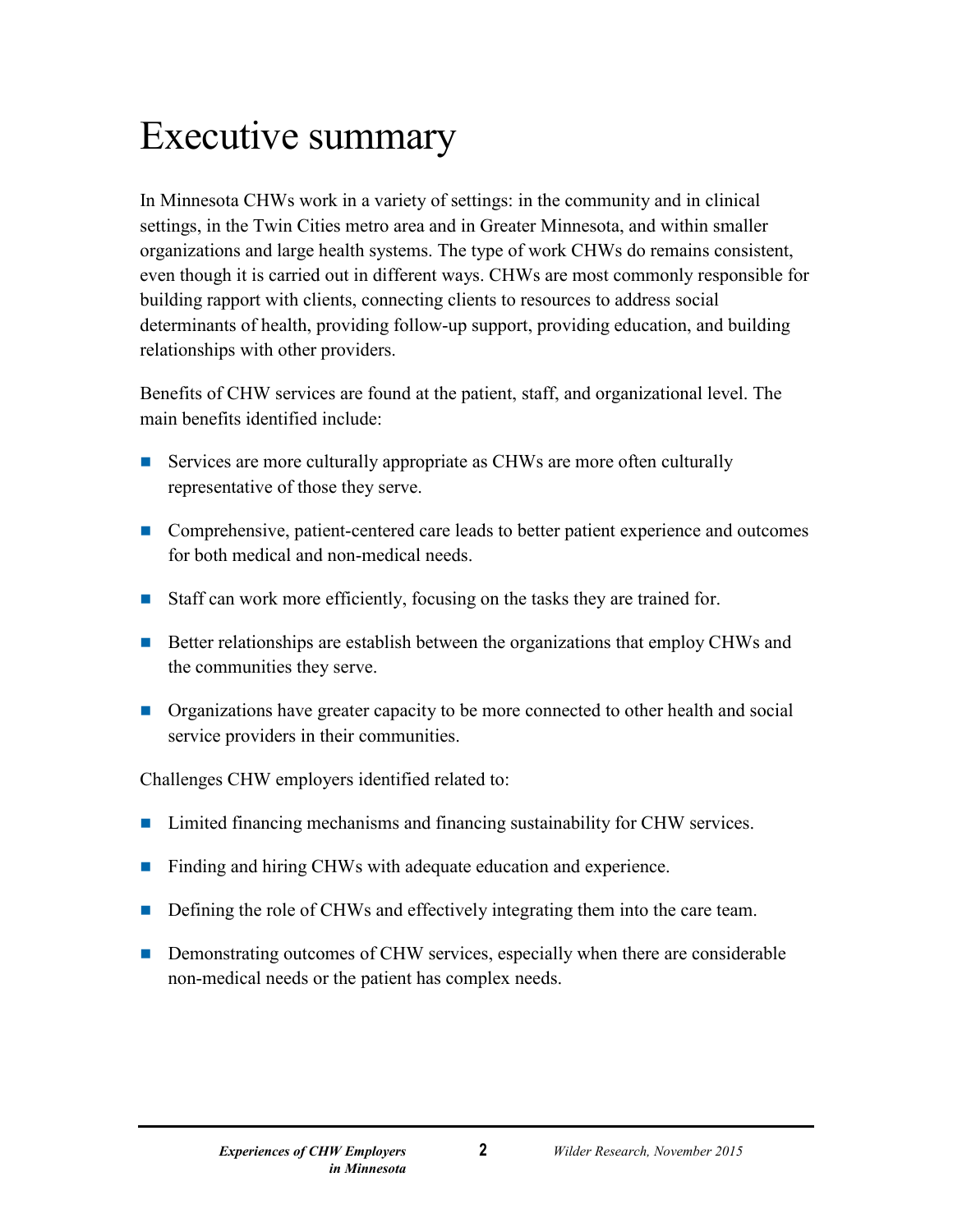Funding is a challenge for most organizations, so it is also an area CHW supervisors are looking to diversify.

- $\blacksquare$  Most organizations currently rely on funding sources that can be difficult to maintain in the long term, including grants (private or government) and internal organizational funds.
- Few organizations currently bill for CHW services, but most organizations hope to do so in the future.
- Low reimbursement rates are a concern for many CHW employers.
- A shift toward value-based care, rather than fee-for-service, is a system-wide goal.

There are a number of key lessons learned that should be considered by organizations looking to integrate CHWs into care teams for the first time including:

- Clearly identify community and organizational needs, then define the role of CHWs to determine how they will meet those needs and fit into existing care teams.
- Seek support and knowledge from other organizations that have previously begun using CHW services and ensure your organization has a CHW champion to support CHWs and their work.

Overall CHW supervisors are very invested in the work their CHWs provide and they believe the use of CHWs both within their organizations and across health systems will continue to increase in the future.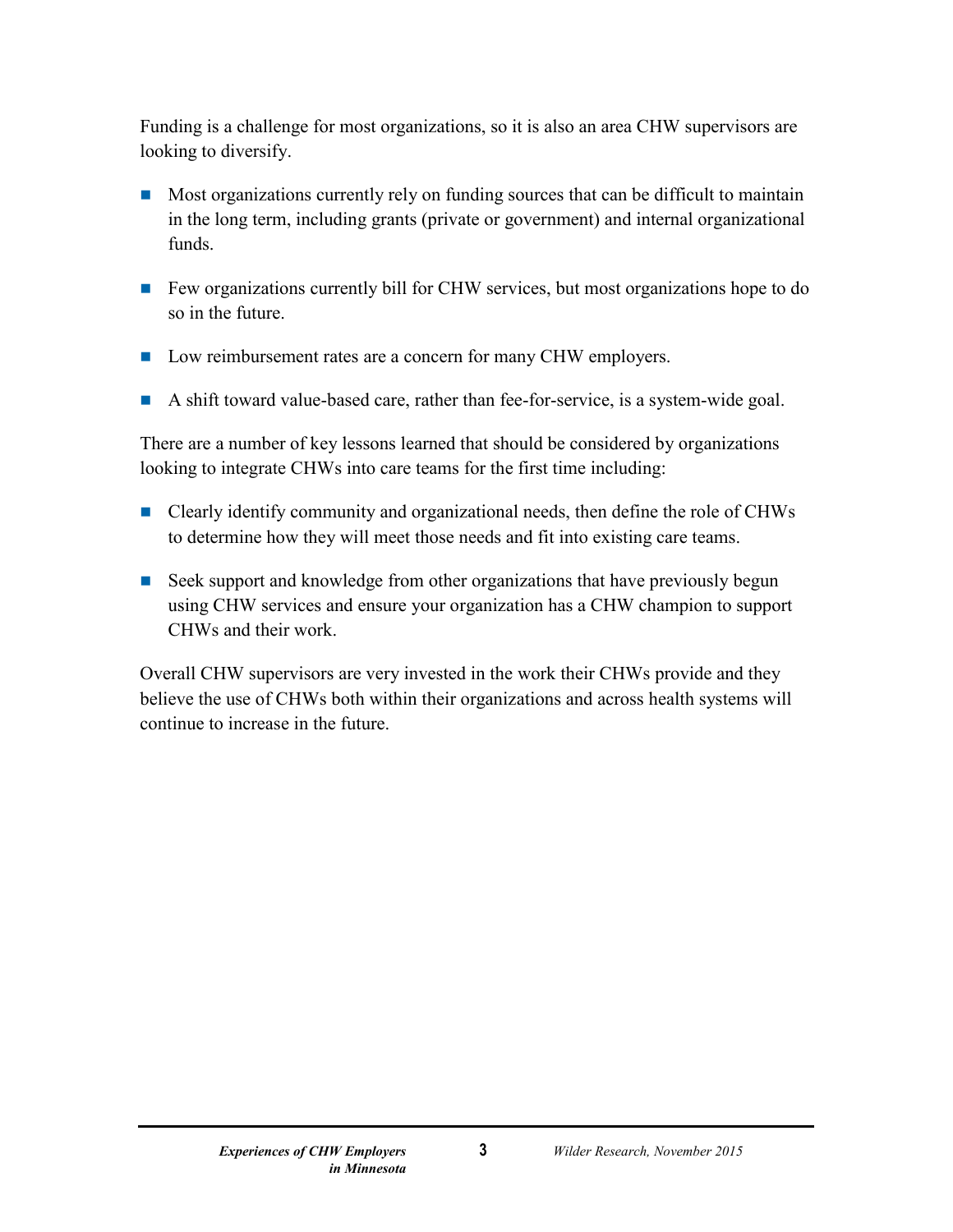# <span id="page-6-0"></span>Background

#### <span id="page-6-1"></span>**What is a Community Health Worker?**

The term Community Health Worker (CHW) can describe a very diverse group of individuals who provide health and outreach services to their communities, and may or may not have formal CHW education. The American Public Health Association defines CHWs as follows:

*A community health worker is a frontline public health worker who is a trusted member of and/or has an unusually close understanding of the community served. This trusting relationship enables the CHW to serve as a liaison/link/intermediary between health/social services and the community to facilitate access to services and improve the quality and cultural competence of service delivery.*

*A CHW also builds individual and community capacity by increasing health knowledge and self-sufficiency through a range of activities such as outreach, community education, informal counseling, social support and advocacy.*

#### <span id="page-6-2"></span>**Community Health Workers in Minnesota**

In 2000, the Health Resources and Services Administration (HRSA) estimated that the number of paid Community Health Workers (CHWs) in Minnesota was between 1,200 and 1,500, with an average estimate of 1,400. HRSA also estimated another 500 CHWs worked in Minnesota as unpaid volunteers (Health Resources and Services Administration, 2007). The Bureau of Labor Statistics most recently estimated the number of CHWs in Minnesota to be approximately 710, which was an increase from their estimate of 640 in 20[1](#page-6-3)2 (Bureau of Labor Statistics, 2014).<sup>1</sup> While we cannot definitely identify why the two estimates are so disparate, it is likely a result of varying definitions of what roles are included under the CHW umbrella term.

Based upon previous estimates of the number of CHWs in the state of Minnesota and the proportion of certificate program enrollees versus completers (1,361:454), Wilder Research estimates that there are approximately 1,100 to 1,200 CHWs in Minnesota, with approximately 430 to 470 CHWs having completed a CHW certificate program. We believe these are conservative estimates (Wilder Research, 2015).

<span id="page-6-3"></span> <sup>1</sup> The Bureau of Labor Statistics began reporting on Community Health Workers separately from other Community and Social Service Specialists in 2012.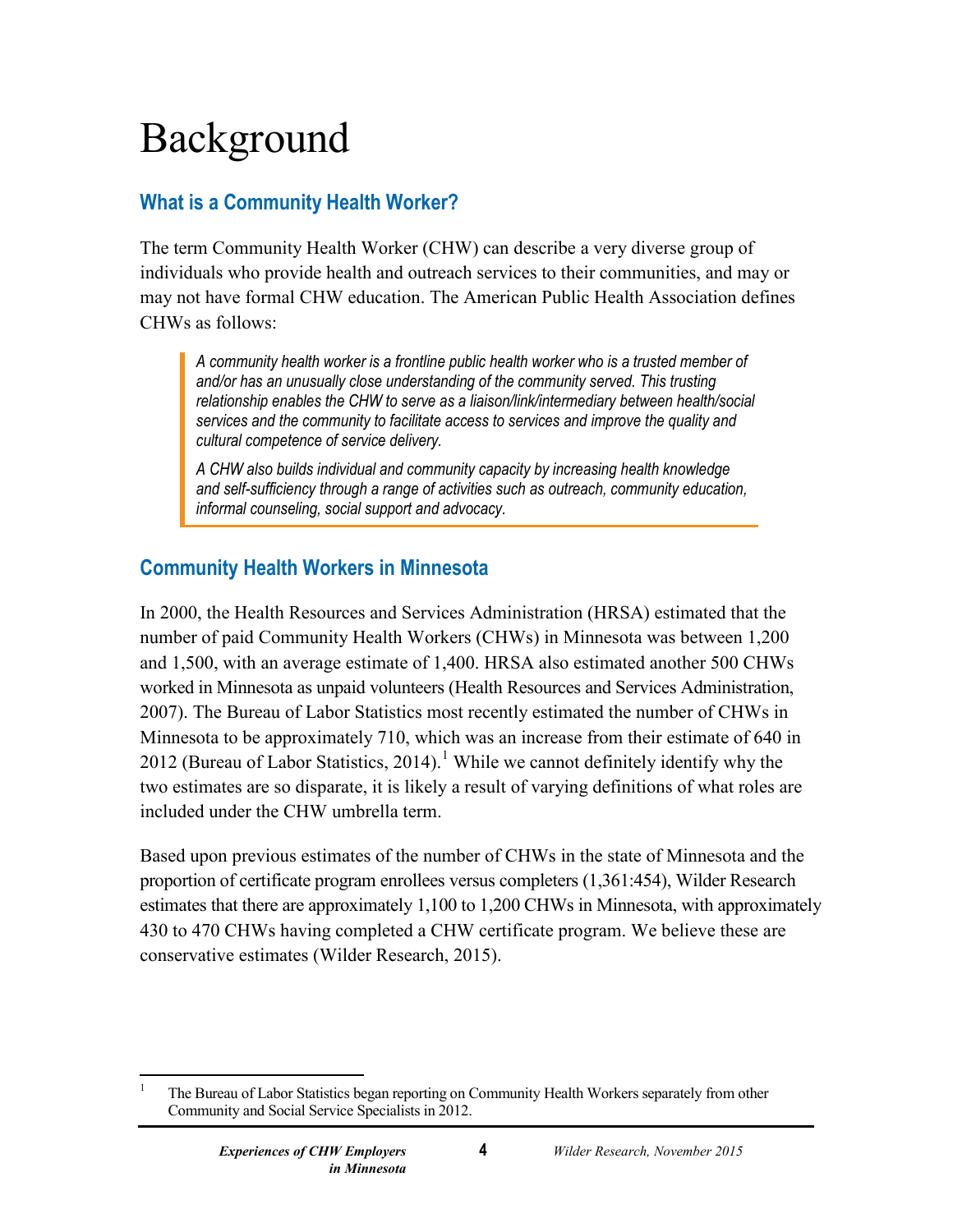# <span id="page-7-0"></span>Results of key informant interviews

#### <span id="page-7-1"></span>**Characteristics of CHW supervisors, employers, and clients served**

The 11 CHW supervisors interviewed varied in their personal experiences and history with CHWs, as did the organizations they work for. All respondents were part of organizations with significant CHW employment experience. While respondents were in CHW supervisory roles, their positions included titles related to public health nursing, clinical outcomes, outreach, Health Care Homes, care coordination, community engagement, and quality. All respondents reported having similar responsibilities including hiring and training CHWs, general management of CHWs, and coordinating and planning of programs. Additionally, two respondents indicated they provide medical services to patients in addition to their supervisory responsibilities. Supervisors' years of experience at the organizations they are currently employed ranged from less than one year to more than 25 years.

- Three worked at their current organization two years or less.
- Four worked at their current organization three to five years.
- Four worked at their current organization six or more years.

The respondents' organizations ranged geographically and organizationally.

- **Twin Cities metro vs. Greater Minnesota**: Seventy-three percent of respondents were employed by organization in the metro, while 27% were in Greater Minnesota.
- **Types of organizations**: Five respondents were from Integrated Health Systems, three from Community Health Centers, one from county public health, one from a community-based clinic, and one from a home visiting and home care organization.
- Single clinic/site **vs.** System of clinics/sites: Forty-five percent of respondents were employed by an organization that had multiple sites, while 55% were at an organization that was a singular location.
- **CHWs employed:** The number of CHWs employed at each organization ranged from as few as one CHW to as many as 26. The median number of CHWs employed by the organizations is five.

All respondents indicated all or nearly all the clients they serve are on Medicare, Medicaid, or are uninsured and are low-income. Most organizations primarily serve clients who are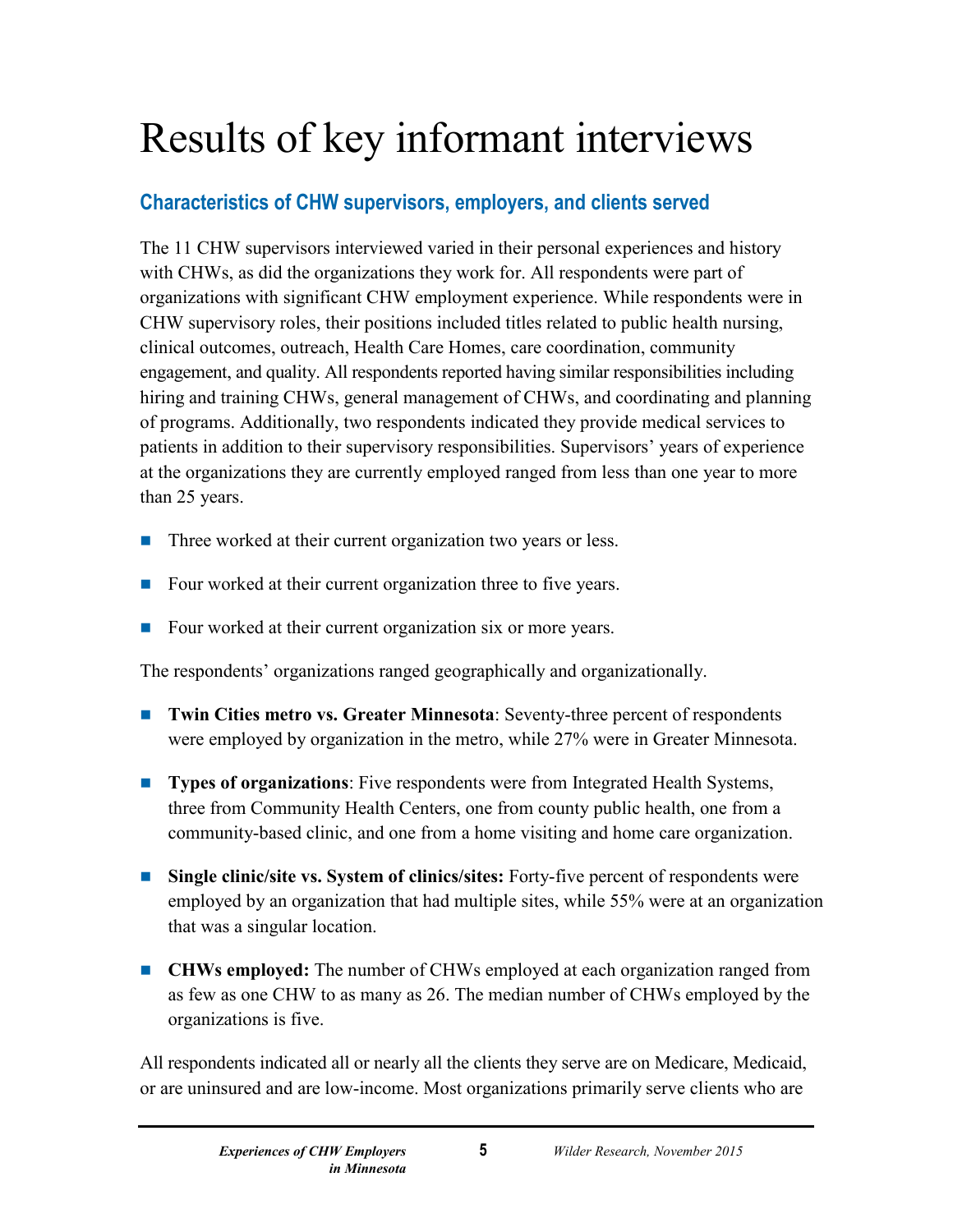African American, Spanish-speaking, Karen, or Hmong. Organizations that serve rural areas with less racial and ethnic diversity indicated they serve those in their communities with the highest needs and fewest resources.

#### <span id="page-8-0"></span>**How CHWs are utilized by employers**

The way in which these organizations utilize CHWs is as diverse as the definition of CHW itself. CHWs are most likely to work in the community, in a medical setting (clinic), or they may split their time between the two. The organizations represented in these interviews utilized their CHWs in a variety of settings as described in Figure 1. Those organizations that split their CHW work between the community and clinic typically had specific CHWs assigned to each area.

#### **1. Where the majority of CHW work occurs**

|                                        | <b>Number of CHW</b><br>employers |
|----------------------------------------|-----------------------------------|
| In the community                       | 4                                 |
| In the medical setting (clinic)        | 3                                 |
| Split between the community and clinic | 4                                 |

Although CHWs work in a variety of locations, their responsibilities are generally the same regardless of where they work.

- **Building rapport with clients**: Because CHWs are typically from the same cultural communities as the people they serve, respondents believe they are better able to develop relationships, build trust, and bridge the gap between patients and the health system.
- Connecting clients to resources to address **social determinants of health**: All respondents felt CHWs are key to addressing the social determinants of health that often hinder health improvements that can be realized with medical care. CHWs regularly connect clients with transportation, food shelves, employment, housing, health insurance, and social service needs.

*CHWs bring an amazing glue to the care team between the patient and clinical professionals. CHWs break down barriers other team members don't have time to address, like insurance, like understanding how to make appointments, coordinating transportation, and checking in to see how you're doing on the goals you've wanted to achieve in your life.*

**Providing follow-up support:** Regardless of whether CHWs initially connect with people in a health care facility or in the community, all respondents indicated CHWs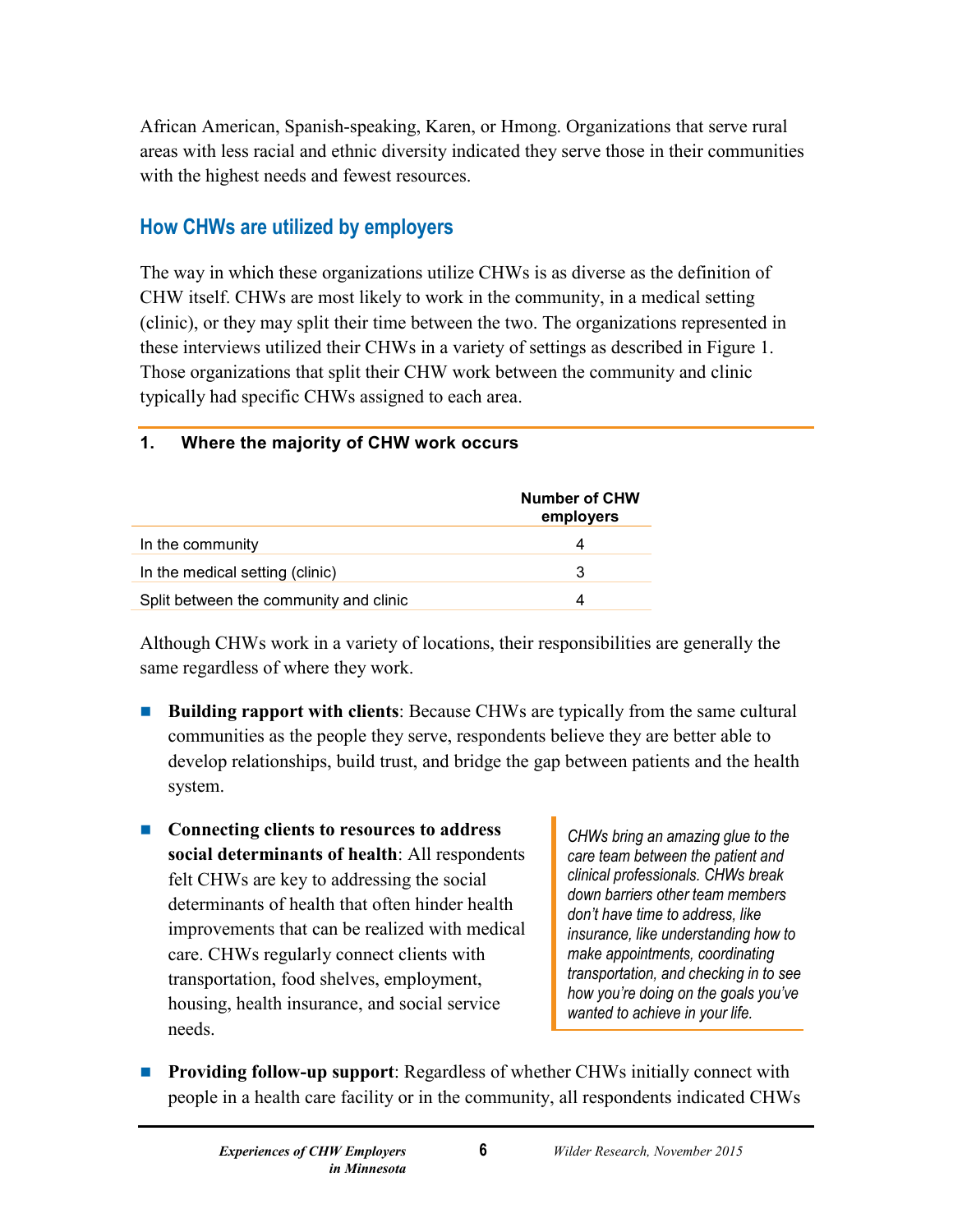follow-up with clients in person and/or over the phone to ensure continuity of care and service.

- **Educating**: In the community, CHWs provide education by providing educational materials and giving presentations via health fairs, street outreach, and social media. In the health care setting CHWs often meet with patients to provide education immediately after clinical staff. In this way, CHWs are able to spend additional time with patients.
- **Building relationships with other providers**: Because a large part of a CHW's role is to educate about and connect clients to the resources they need to improve their health, CHWs are also expected to develop relationships with medical and nonmedical service providers.

Whether in the clinic or community, all respondents indicated that their CHWs provide services related to the following health areas: diabetes, cardiovascular health, general health and well-being, tobacco use, weight management and nutrition, women's health, and self-management of chronic conditions.

The biggest variation in CHW responsibilities is related to the type of health care services they provide. While some organizations had deployed CHWs in the community providing educational and community outreach services, some organizations also utilized CHWs in clinics to provide basic medical services (e.g. taking blood pressure, drawing blood) as part of the medical care team.

#### <span id="page-9-0"></span>**Implementation and financing of CHWs**

Respondent organizations had been employing CHWs for as few as one year to as many as nine years, with an average of four years.<sup>[2](#page-9-1)</sup> Each organization initially started using CHWs because they identified people in their community with needs that were not being met with a traditional approach to health care. All clinical respondents felt they needed to address these non-medical needs to improve the overall health outcomes of their patients. Organizations wanted to have CHWs that were representative of the diverse communities they were serving.

Looking beyond the goal of better addressing the health of those in their community, respondents reported a number of ways in which their organization began to actually use or move towards the use of CHWs, including:

<span id="page-9-1"></span><sup>&</sup>lt;sup>2</sup> Two respondents were unable to provide information on how long their organization had been employing CHWs.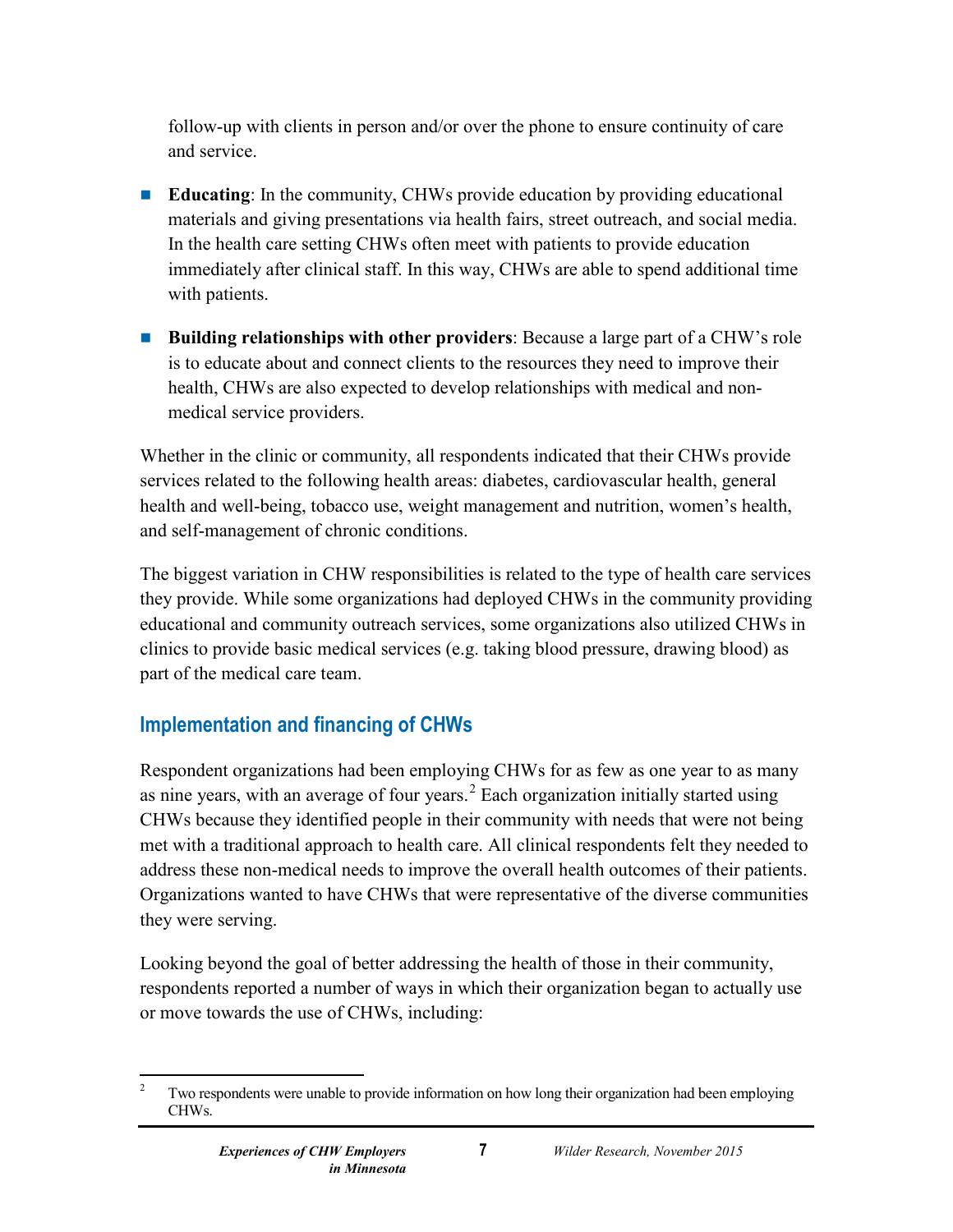- Internal or external advocacy by a CHW champion, such as a physician leader, a Chief Operations Officer, and a partner organization (five respondents).
- Being part of a focused initiative (five respondents).
- **EXECUTE:** Years of non-CHWs doing similar work, which then gradually transitioned into those roles being CHWs (two respondents).
- Having an organization founded on the use of CHWs (one respondent).
- Street outreach providing informal health education (one respondent).

#### *Current funding*

Key in the implementation of CHWs is an organization's ability to fund the work that they are doing. As an emerging profession, there is not yet a standard way in which the work of CHWs is supported financially: key informants interviewed mentioned a variety of approaches.

Respondents' CHW positions have been, or are currently, funded in the following ways:

- **Private grants for specific initiatives (seven respondents)**: The most commonly mentioned grants included those from United Way, Blue Cross and Blue Shield of Minnesota Foundation, and Medtronic. Other grants mentioned were provided by MNSure, Volunteers of America (VOA), and Susan G. Komen.
- **Bill for services (four respondents):** Of those organizations billing for services, three indicated they are billing for care coordination as part of Health Care Homes and two had billing contracts with larger insurers.
- **Operations budget or other internal funding (three respondents)**
- **Federal or state government grants (two respondents)**
- **Other** (three respondents): Other ways CHWs work is supported is through tax levies (government CHW employers), Prepaid Medical Assistance Program managed care plans, and event sponsorship.

#### *Future funding*

A number of ideas were presented as to how organizations would like to change the funding of their CHW services in the future, both in the short and long term.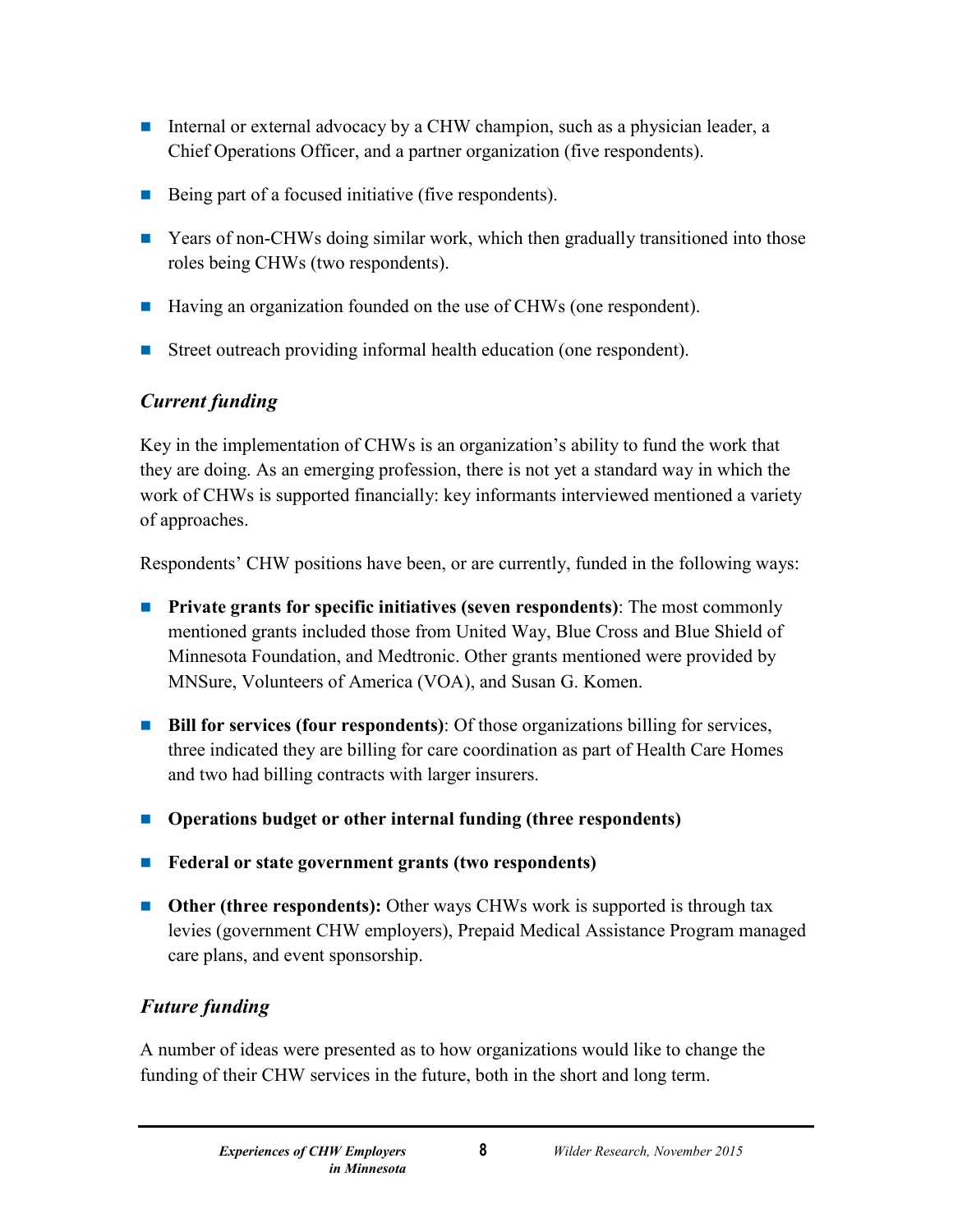- **Bill for services**: Four respondents wanted to either start billing for services or wanted to bill for more services in the future.
- **Grants**: One respondent wanted to begin pursuing grants as a way to supplement the amount they are currently reimbursed for services.
- **Utilize cost-savings in value-based care:** Three respondents discussed how they would like to operate in a value-based care setting, rather than fee-for-service, so they could fund CHW services with the savings from their work.

While most respondents were either currently billing for services or were hoping to bill for services, several respondents acknowledged that as organizations it was perceived that the cost of setting up the ability to bill for services was not worth the amount of money they would be reimbursed. Another respondent indicated her organization was not planning to bill, because they felt it would constrain their ability to provide services based on need rather than service type. Conversely, several respondents indicated that although grant funding allowed them to implement CHW services, the topic-specific nature of the grants (e.g. diabetes-focused, obesity-focused) still put constraints on the comprehensive work they wanted and needed to do.

#### <span id="page-11-0"></span>**Benefits of CHWs and their work**

CHW supervisors reported many benefits to the work CHWs do not only when it comes to patient experience and health outcomes, but also at the organizational level. Overall, the benefits of CHW work and drivers behind the integration of CHWs in care teams are related to CHW's ability to address social determinants of health and "bridging the gap" between clinical providers and the people that they serve.

#### *Culturally appropriate services*

All interview respondents reported that the biggest benefit of using CHWs was their ability to build meaningful, trusting relationships with their patients. CHWs are able to communicate with patients in a way that reduces misunderstandings due to cultural differences, and also can convey complex health information in a way that can be understood by all. This impacts both the patients' understanding of their participation in their care, but it also ensures other staff are relaying information in a clear way. In total, this helps to improve health equity for all.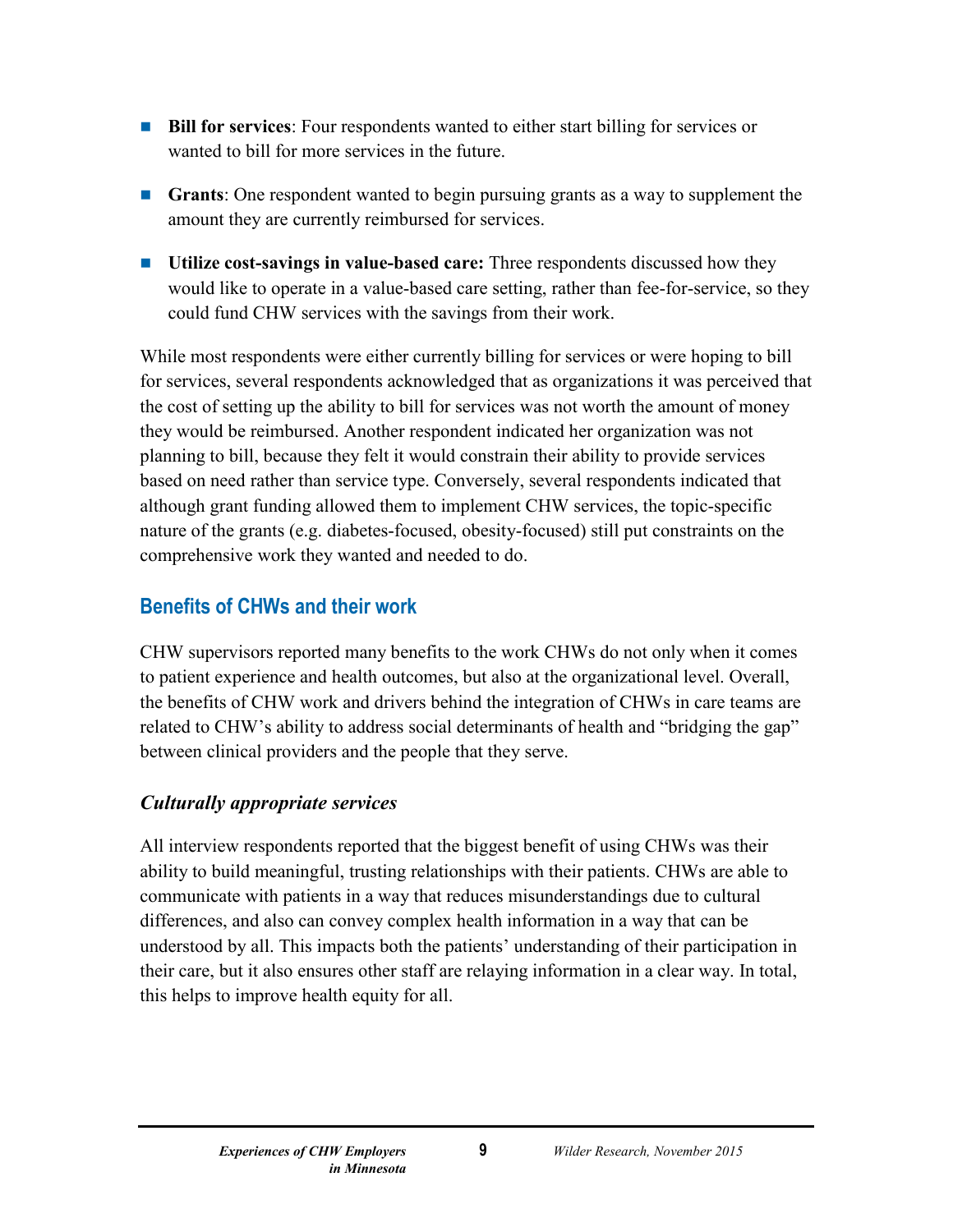*We had a Karen patient and her blood sugars were all over the place, but she kept saying, "I'm taking my meds, only eating a piece of bread, I'm watching my carbs." An English-speaking Caucasian RN and doctor kept beating their heads against the wall trying to figure out why in the world this patient, who seems very responsible and compliant, had these outcomes, these labs that keep going up and down. Then the care guide [who had come through a refugee camp] turned to the patient and said, "do you put the white dipping sauce on your bread?" And [the patient] said "of course,"that's how you eat bread here." In refugee camps [people are] given sweetened condensed milk with bread because it's packed full of calories and puts meat on your bones. That completely changed why one piece of bread fluxed her blood sugar so much because sweetened condensed milk is packed with sugar. They talked to her about that and limiting it over time and she has had great blood sugar control since then. – CHW Supervisor*

#### *Comprehensive, patient-centered care*

As discussed by many respondents, the individuals served by CHWs often have some of the greatest needs, while also having the fewest resources. These individuals typically need medical services, in addition to assistance and services from several other providers. Other benefits of CHWs is that they have time with patients to explain diagnoses and self-care, do in-home follow-up, advocate for the patient with clinical staff, and connect them to a variety of non-medical resources that address unmet needs related to housing, transportation, food, insurance, and prescriptions. In total, the work by CHWs ensures patients more comprehensive and continuous care than they would have received without services from a CHW. This is yet another way CHWs connect patients with the care they need.

Also by having a better understanding of their medical and non-medical needs and the resources available to address them, individuals that work with CHWs are empowered to manage their own care and have more knowledge about accessing and navigating the health care system.

*I had an individual who had a couple of chronic big conditions, was just so non-compliant, and was homeless. She was living in a tool shed in December in [northern Minnesota]. Even though she needed an appointment, the last thing I wanted to talk about was an appointment. Instead we talked about housing, food, and trust. Then after that, because she had pretty significant mental illness we got her on some medications to manage anxiety, and spread out appointments so it wasn't like all these things at once. I was also able to work with her insurance to get her transportation. - CHW*

#### *Using staff more efficiently*

Beyond the benefits to the patients, the use of CHWs within organizations and on care teams benefits clinical staff in terms of improving workload and boosting morale. While most clinical staff see the importance of spending an extended amount of time with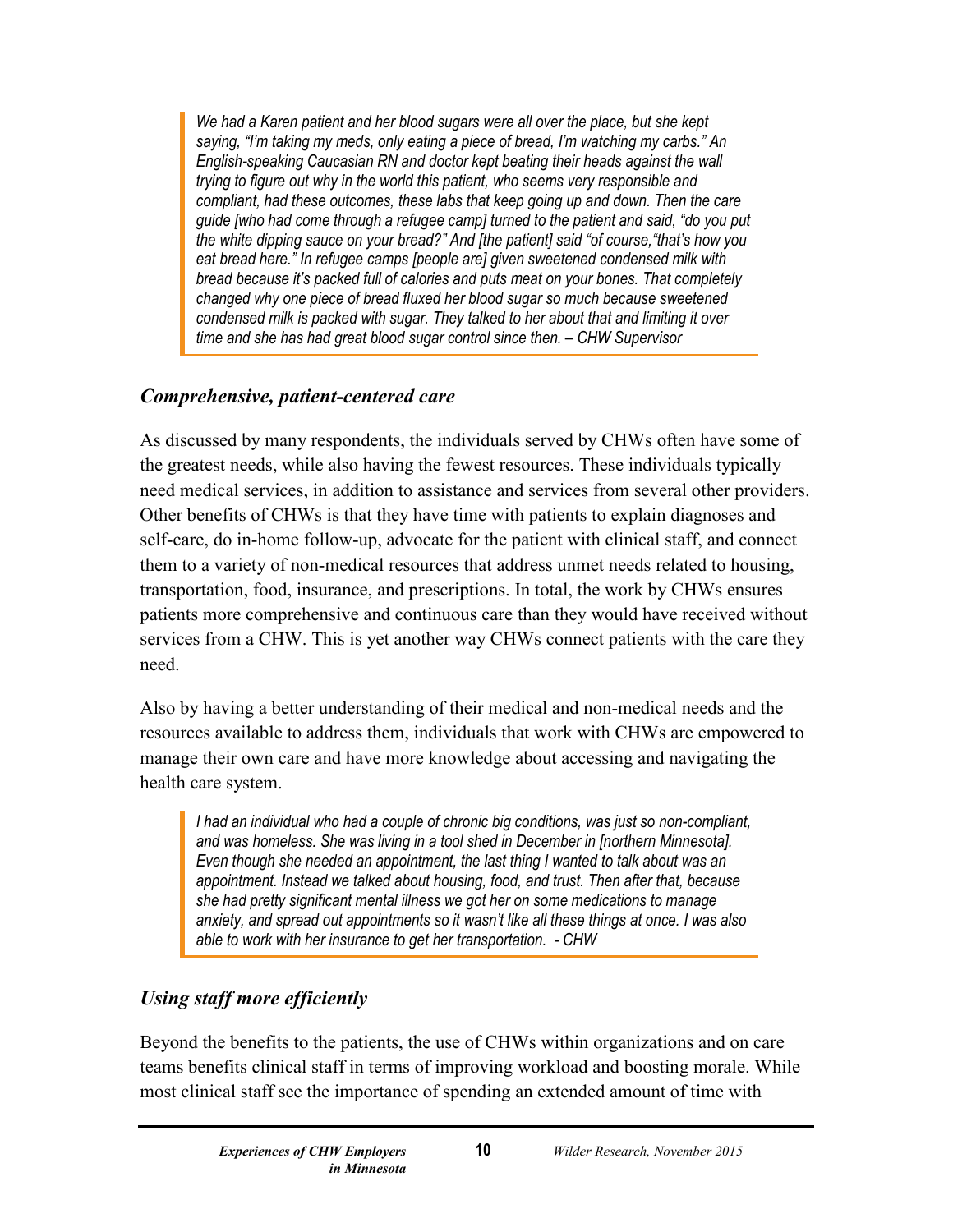patients or discussing with them how to address non-medical issues, these staff are not best suited to this work. By utilizing CHWs, the workload is reduced for clinical staff, most often nurses, and clinical staff are "working to the top of the licensure" which means the organization overall is getting the highest productivity out of their workforce.

Secondly, overall staff morale is reported as being improved when CHWs are on care teams because they have the capacity to address the underlying causes or influencers of health issues that may prevent medical intervention from yielding positive changes. Also by connecting with patients on a more personal, one-on-one level, CHWs can encourage patients to make behavioral changes that clinical staff cannot.

*CHWs enable staff to work to the top of their licensure or certification. At our organization, CHWs haven't had set schedules or requirements to meet with patients on a 15 minute or set schedule like other providers. They're able to spend more time with patients on all the details that can sometimes fall through the cracks.*

*Nurses are trained to do skilled nursing, but they find the navigating social services overwhelming and exhausting– this burden can be lifted because of CHWs. Fear of not being able to do it all, and having another person on the team helps us to cover it all.*

*A [clinical] provider had been talking with a 50 year-old patient weighing about 350 lbs. for years about losing weight, but she had never really been engaged or willing to make changes. The provider was growing in frustration, so he asked her to work with a care guide. The care guide had a history of struggles and challenges with weight loss herself, so they talked about that and the fear of failing on that journey. The care guide worked with her for a month and at the end of that month, the patient decided to go through a bariatrics program and start a really good weight loss regimen. The cardiologist and endocrinologist were thrilled because that was one of their recommendations as well.*

*-CHW Supervisors*

#### *Connect the organization to the community*

Several respondents who supervise CHWs working in the community felt CHWs are able to make the organization part of the community, rather than being external to the community. During outreach in the community, CHWs are the face of the organization and make the organization and its services more well-known and accessible.

Another benefit is that CHWs build relationships with other service providers in the community where they are located. CHWs need to be well-informed about all resources patients may need to utilize. It is also helpful for them to have relationships with providers in the community, because there are then more opportunities to share knowledge and collaborate, and more potential to share resources.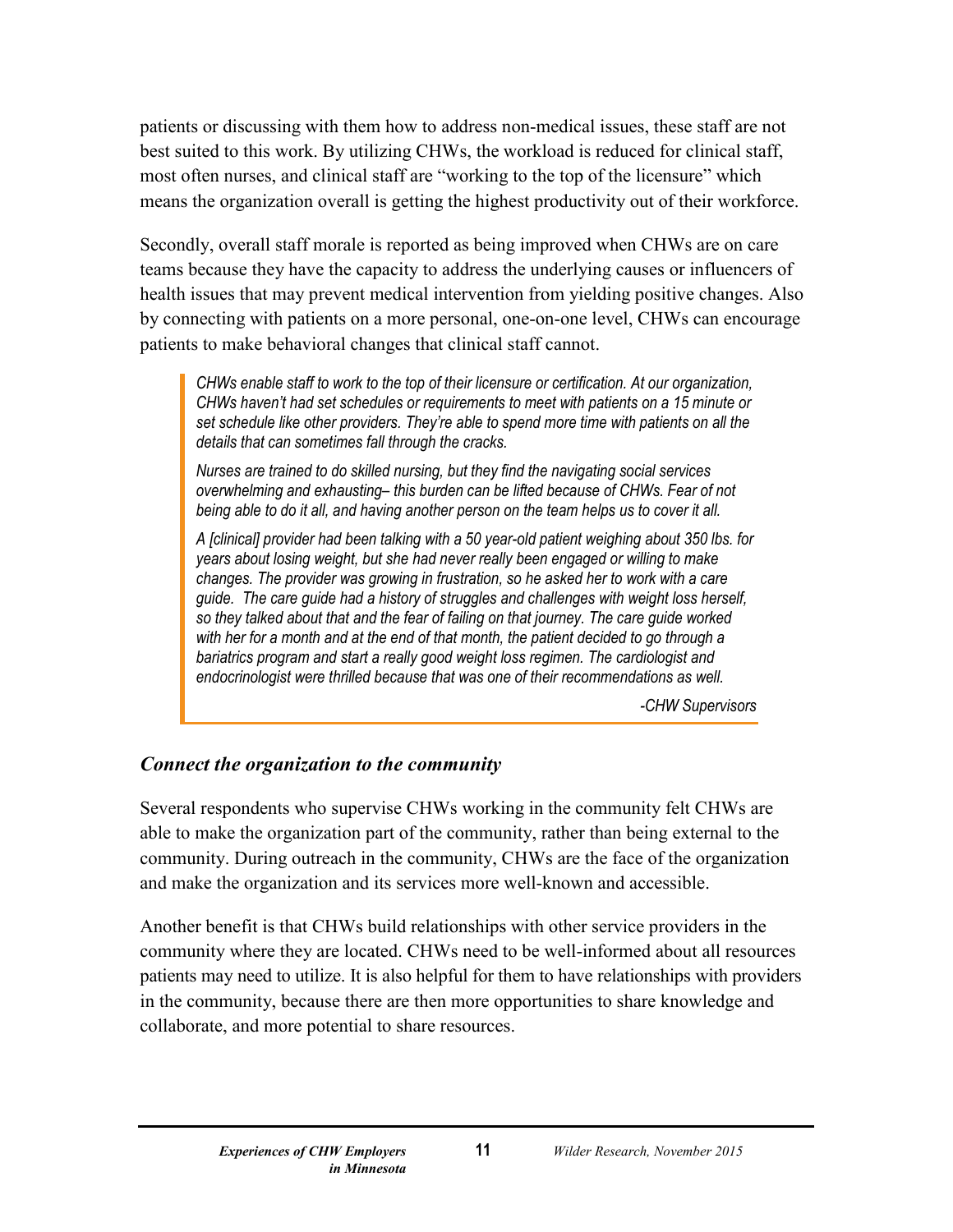#### <span id="page-14-0"></span>**Outcomes of CHW work**

For those CHW employers reporting they collect information on the outcomes of CHW work (six respondents), the most common measures discussed related to:

- **Example 1** Emergency room utilization rates **Blood pressure** 
	-
- Hospital readmission rates Body mass index and weight
- 
- **Appointment 'no show' rates** Cost savings
- 

 $\blacksquare$  A1C levels

Additionally, all respondents indicated they collect 'process' information related to the delivery of their CHW services. Examples included the number of people CHWs served or contacted, number of presentations given, number of materials distributed, and counts of various screenings provided including body mass index, blood pressure, blood glucose, cholesterol, and sexual health.

Several respondents indicated that they also collect more anecdotal information about the outcomes of CHW work. They felt anecdotal information is better able to capture the complex nature of CHW work and the non-medical outcomes that are currently more challenging to collect.

All respondents were willing to share the data (outcome and process) they collect on CHW work, although most did not have data readily available and at least one would be unable to share this information due to organizational policies. One respondent did have outcome data available, but because their CHWs are employed as part of a larger initiative, the outcomes cannot be directly attributed to CHWs.

#### <span id="page-14-1"></span>**Opportunities for improvement**

Across the board, CHW supervisors interviewed felt CHWs were very important to the work their organizations do. Nevertheless, there are several areas of potential improvement that could be made to make the use of CHWs easier and more sustainable.

#### *Financing*

The biggest challenge to employing CHWs identified by 9 of 11 CHW supervisors is the current way in which CHW work is funded.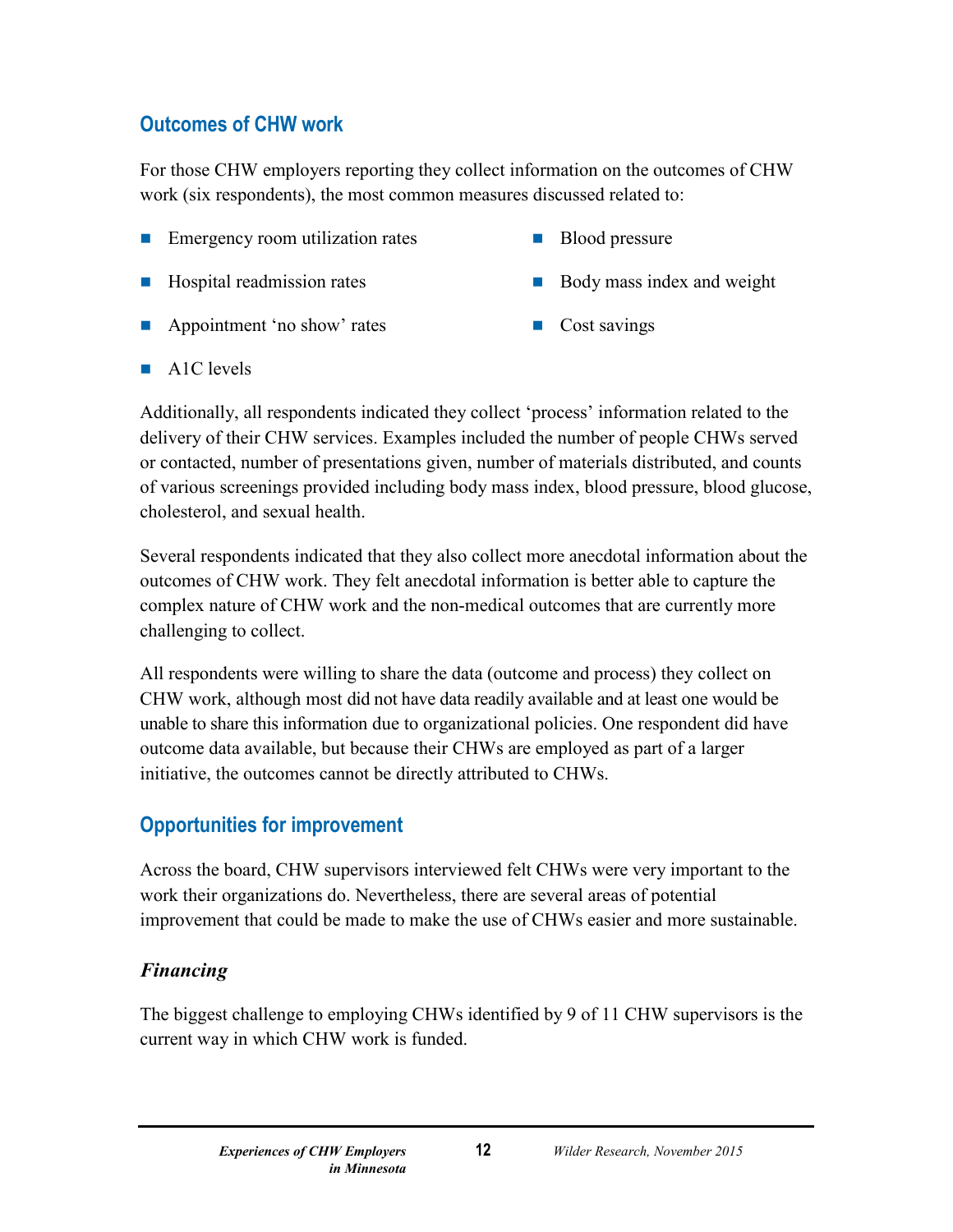There is an overall lack of diversity in funding streams that can support the work of CHWs. While grant funding is most common, respondents reported feeling that the work of their CHWs was too directed by the objectives and focus areas of the grants, rather than the true needs of their communities. Also because grants are time-limited and some are short-term (two years or less), there was additional stress related to the continuous cycle of identifying and securing new grants. Grants were viewed as a funding source that is very hard to sustain.

While many saw billing for CHW services as the future of their funding, respondents also acknowledged that billing for CHW services is inflexible and that reimbursement rates for CHW services were too low. Several CHW supervisors reported that low reimbursement rates were preventing them from implementing the mechanisms needed to bill for CHW services.

Several respondents perceived lack of funding as their only barrier to hiring more CHWs, even though a need for them was identified.

#### *Adequate education and hiring*

Another area with an opportunity for improvement is the hiring of qualified CHWs, which was identified as a challenge by five respondents.

CHWs come out of certificate programs with knowledge of working with the community, but extensive training had to be provided to CHWs once hired to increase their knowledge of working on a clinical team and within a clinical setting.

Organizations also experienced challenges in being able to find enough CHW candidates to hire, mostly as a result of the rural locations of their organizations. Similarly, another organization found it challenging maintain a CHW workforce that is representative of the patient population, as large changes have occurred in the demographics of the populations they served. While the organization may have an adequate number of Spanish-speaking CHWs, more recent increases in the Hmong population means they have a Greater need for Hmong CHWs.

Finally, the ability to hire and keep experienced CHWs has also been a challenge, which related directly back to the challenges in funding. Experienced CHWs may go on to pursue additional education, while others may take other types of jobs that pay more.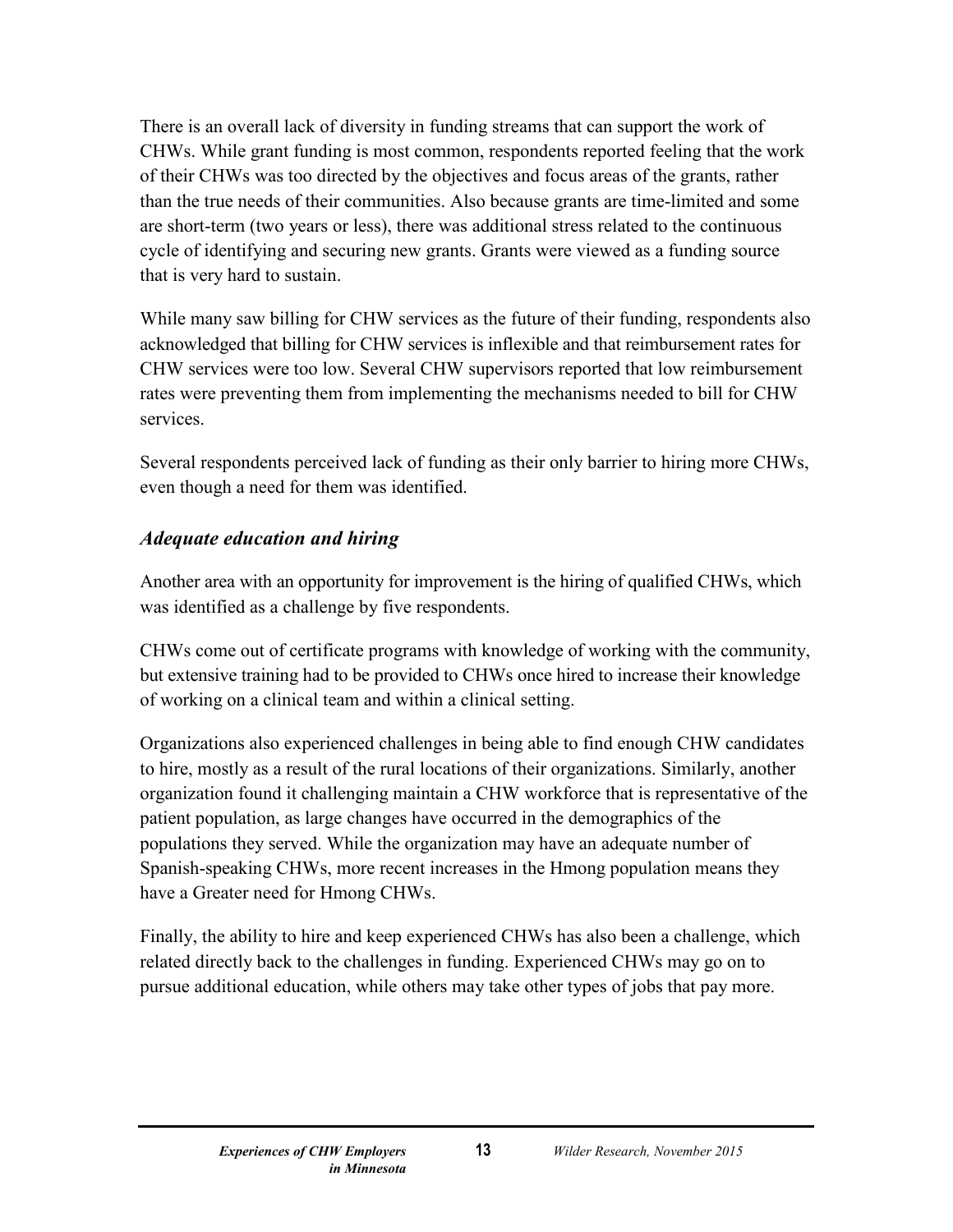#### *Defining role and integrating into care team*

As an emerging health profession, it is not surprising that four respondents indicated one of their biggest challenges has been defining the role of CHWs, including what the scope of their work should be and how they fit into a care team. While interview respondents generally identified similar objectives for CHWs including connecting patients with resources, providing education, and building rapport with patients, the way these objectives are operationalized and actually carried out can be difficult to define.

Additionally, it can be difficult for clinical staff on a care team to understand how to best utilize the skills and knowledge of CHWs. Respondents indicated this is a result of clinical staff being unfamiliar with CHWs. This can also occur when the organization does not clearly identify the business need and or service gap for CHWs before bringing them into the organization. Without adequate integration of CHWs onto care teams, CHWs may end up frustrated with their role and clinical staff may not see the value of CHWs.

#### *Demonstrating outcomes*

While all CHW supervisors felt the benefits of CHWs are significant, seven of the twelve respondents indicated that they found it difficult to quantify these benefits in a way that clearly demonstrates the value of the services needed for buy-in from non-clinical management staff.

Nearly all respondents found anecdotal evidence best demonstrated the value of CHW services, because many CHW benefits come from identifying and addressing non-medical needs. Quantitative outcome data on CHWs is often limited or may be difficult to attribute directly to the work of CHWs. This is especially true given the complexity of patient needs and CHW interventions.

#### <span id="page-16-0"></span>**Lessons learned and future outlook**

Even though respondents had varying levels of experience and the organizations they worked for varied, CHW supervisors all provided similar thoughts around the most important lessons they learned through the years of integrating and employing CHWs.

- **Identify community and organizational needs**. Employers should assess both internal and external needs and determine how CHWs could meet those needs.
- **Clearly define the role of CHWs**. While the role of CHWs may change over time, employers should ensure that there are guidelines and expectations for the work of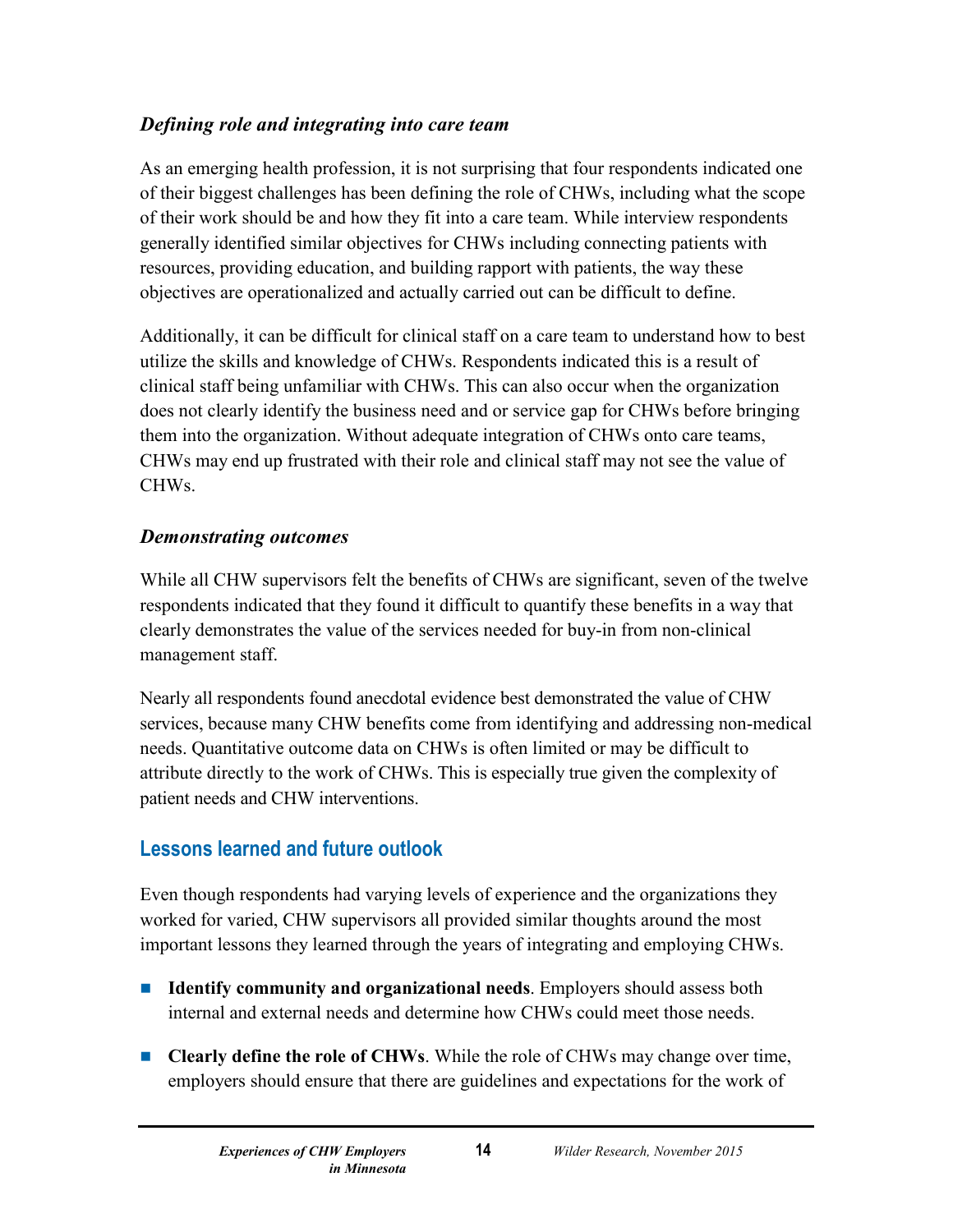CHWs. This will help identify the role they will play on a care team and reduce the potential for staff confusion and frustration for both CHWs and clinical staff.

- **Reach out to organizations that have been through the process**. Employers should identify organizations that have similar models to those they are interested in implementing, and discuss with them how they went about initiating and maintaining CHW services.
- **Identify a CHW champion**. Because there is no standard CHW role and many organizations are using CHWs for the first time, it is important to have a non-CHW staff person supporting their work and helping to define their role.
- **Start small**. After identifying organizational and community needs and determining how CHWs can meet them, organizations should hire a manageable number of CHWs, have them work within the role previously identified, then evaluate what changes need to be made to address the identified needs.

Despite challenges in providing CHW services, all CHW supervisors remained extremely positive about the future of CHW work. All believed that the use of CHWs will expand both for their own organization and within the health system overall. Respondents felt that the use of CHWs will only enhance the health care system, because they can address some of the shortcomings of traditional health care delivery. This includes addressing social determinants of health, increasing community members' knowledge of and access to health care, promoting equality in health care delivery, and bridging the gap in time and resource investment for each patient. CHWs are able to achieve this as a result of the trust and relationships they build with communities, their role in care coordination, and the fact that they share the same cultural background as those they serve.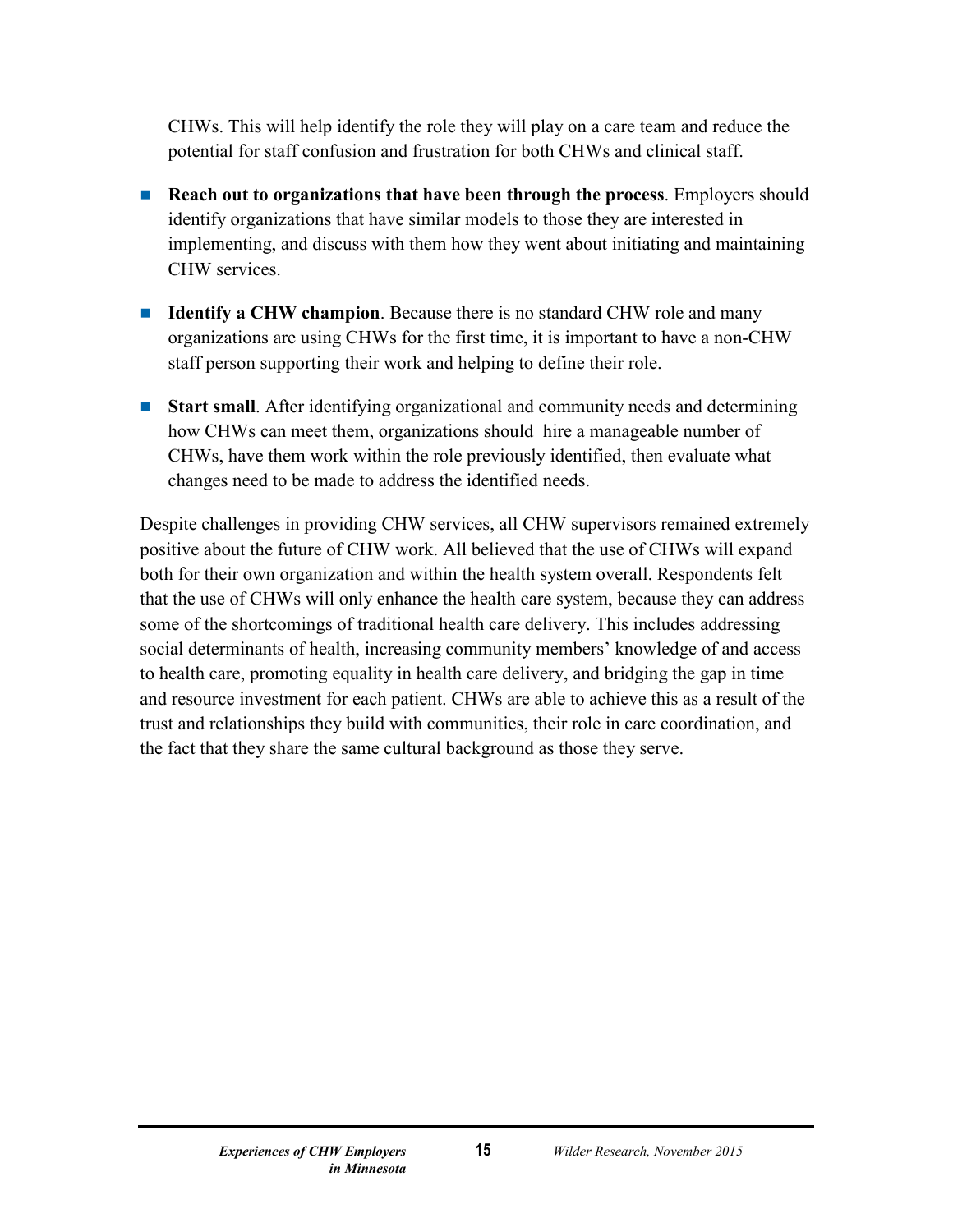### <span id="page-18-0"></span>Additional CHW success stories

*"We're seeing patients from very remote areas of Africa in places where they'd never even seen a clock and have no idea of sense of time. Somalis have a word that refers to time, but it means sometime before sunset. When we say 2:00, that's a foreign concept that takes some time to get used. What happens if [Somali patients] are not able to be here within a reasonable amount of time for an appointment? We understand it's a process and we need to be sensitive to the amount of change our Somali population is going through, especially related to trauma, and behavioral health. That's one of the things we're looking at – how do we engage with the community to make is safer to talk about post-traumatic stress or anxiety or depression"*

*"For Somali women, if they had a C-section that ended their ability to have children in the*  future, they have a strong bias against others getting C-sections. We reeducate that *community so they know that's not necessarily the case. A number of really challenging medical, ethical situations have come up where people have refused to have C-sections at the peril of their babies – those situations highlight the need to make sure we're doing better on both sides. Both understanding why they're afraid, but also helping them understand their options."* 

*"An older Latino man stopped taking depression medication and told CHW that it was inhibiting his sexual performance. He has a perfectly sound reason for what he's doing, but it's also something we can't really fix. The CHW told provider "he's not simply refusing" so maybe she can work with him to find something else. So we worked on getting him a mental health provider to address the issue in a different way. Nurses don't always have the time to dig-in and clients may not tell them even if they did, so it helps to have someone there who can."*

*"We work with a 16 year-old recent male Karen refugee who has severe disabilities, but somehow got put into the mainstream school system. His parents really didn't understand how to advocate for him or even understand they had an option to advocate for him not being a fit at that school. He hated the school and was really regressing – he kept missing school, parents got letters about being taken to court for truancy. Eventually between the Ramsey County case worker, the Karen CHW, parents, and provider, we figured out a way of getting him into a special school, and now he's excelling. All his well-child checks are coming back much more strong and he's not shutting down as much. His provider reported that he's the most healthy he's been in a long time."*

*– CHW Supervisors*